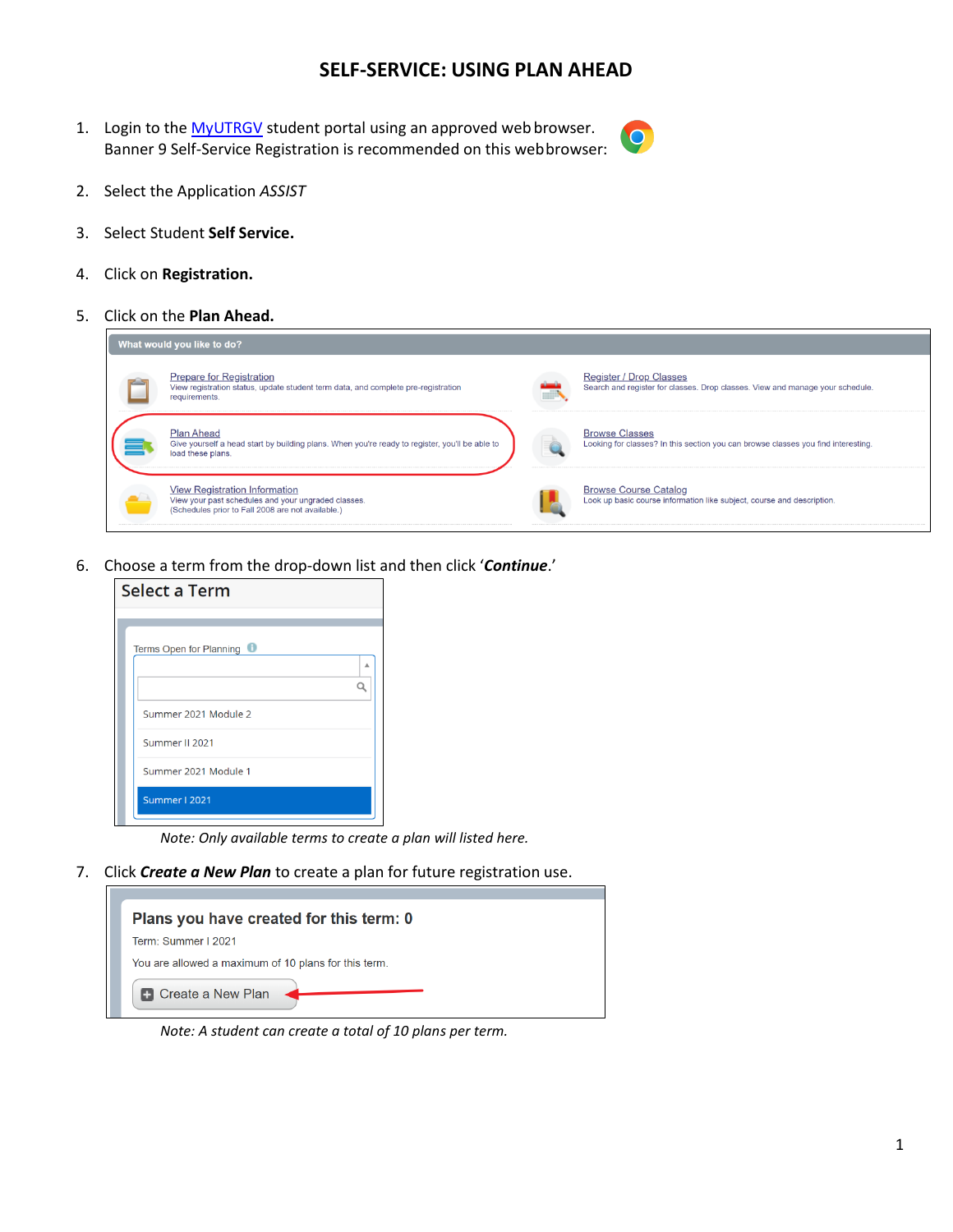8. Search for classes using the **Find Classes** tab, then click *Search*.

| <b>Find Classes</b><br>Created by Others                 |                                    |  |
|----------------------------------------------------------|------------------------------------|--|
| <b>Enter Your Search Criteria</b><br>Term: Summer I 2021 |                                    |  |
| Subject                                                  |                                    |  |
| <b>Course Number</b>                                     |                                    |  |
| Keyword                                                  |                                    |  |
|                                                          | Search<br>Advanced Search<br>Clear |  |

- a. Using *Subject* option.
	- Click in the empty box and a drop-down list will appear.
	- Click the subject you are interested and click *Search.*
- b. Using *Course Number* option.
	- Type in the course number you are interested in and click *Search. Note: this search should be used in combination with other option to return better results.*
- c. Using *Keyword* option.
	- **Type in a word to search course description that may have this word.**

## 9. Search results will be listed.

| <b>Find Classes</b><br><b>Search Results - 5 Courses</b> | Created by Others<br><b>Search Again</b><br>Term: Summer I 2021 Subject: Business Law - BLAW |                            |       |                                                                                                |                            |  |  |  |  |  |  |  |  |
|----------------------------------------------------------|----------------------------------------------------------------------------------------------|----------------------------|-------|------------------------------------------------------------------------------------------------|----------------------------|--|--|--|--|--|--|--|--|
| $\hat{C}$<br>Title                                       | <b>Subject Description</b>                                                                   | Course Number $\heartsuit$ | Hours | <b>Description</b>                                                                             | 烧                          |  |  |  |  |  |  |  |  |
| Business Law I                                           | Business Law - BLAW                                                                          | 3337                       | 3     | The study of the development and functioning of our legal environment. The development of      | Add Cou<br>Q View Sections |  |  |  |  |  |  |  |  |
| Business Law II                                          | <b>Business Law - BLAW</b>                                                                   | 3338                       | 3     | A continuation and expansion of the study of rules of law in a business society. Prerequisites | NOT OFFERED FOR TERM       |  |  |  |  |  |  |  |  |
| <b>Topics In Business Law</b>                            | Business Law - BLAW                                                                          | 4331                       | 3     | Each course will address a separate business law topic as determined by the instructor and     | NOT OFFERED FOR TERM       |  |  |  |  |  |  |  |  |
| <b>Legal Environment of Business</b>                     | Business Law - BLAW                                                                          | 6301                       | 3     | This course is an intensive study of the legal environment of business. The course begins wi   | NOT OFFERED FOR TERM       |  |  |  |  |  |  |  |  |
| <b>International Commerce Law</b>                        | Business Law - BLAW                                                                          | 6331                       | 3     | This course examines the sources of international business law, comparative law among the      | NOT OFFERED FOR TERM       |  |  |  |  |  |  |  |  |
| Page 1 of 1 $\mathbb{N}$<br>$\mathbb{N}$                 | $10 \vee$ Per Page                                                                           |                            |       |                                                                                                | Records: 5                 |  |  |  |  |  |  |  |  |

- a. If no course is being offered for the term, then it displays: *NOT OFFERED FOR TERM*
- b. Clicking on *View Sections* will display all sections being offered for the term.

| Catalog Search Results                                      |             | Search Results - 2 Classes                             |     |       | Term: Summer I 2021 : BLAW3337 Business Law - BLAW |                                       |        |                  |                                                                                    |                       |                            |
|-------------------------------------------------------------|-------------|--------------------------------------------------------|-----|-------|----------------------------------------------------|---------------------------------------|--------|------------------|------------------------------------------------------------------------------------|-----------------------|----------------------------|
| Title                                                       | $\circ$     | Subject <sup>C</sup> Course N Section CRN C Instructor |     |       |                                                    | Meeting Times                         | Campus | Status           | Attribute                                                                          | Instructional Methods | 桊.                         |
| Business Law I<br>Lecture                                   | <b>BLAW</b> | 3337                                                   | 90L | 60128 |                                                    | S M T W T F S - Type: Class B: Online |        | 50 of 50 seats r | Degree Elective<br>DTUI_COBE<br>Differential Tuition<br>Technology Fee - Bus Adm U | Online                | Add                        |
| Business Law I<br>Lecture                                   | <b>BLAW</b> | 3337                                                   | 91L | 63375 |                                                    | SMTWTFS-Type: Class BI Online         |        | 50 of 50 seats r | Degree Elective<br>DTUI_COBE<br>Differential Tuition<br>Technology Fee - Bus Adm U | Online                | Add                        |
| Page 1 of 1   $\parallel$   $\sqrt{10 \vee}$ Per Page<br>K. |             |                                                        |     |       |                                                    |                                       |        |                  |                                                                                    |                       | $\mathbf{F}$<br>Records: 2 |

- **EXECT** Click on *Add* to place section in your preliminary plan.
- Click on *Catalog Search Results,* then *Search Again* to start a new course search.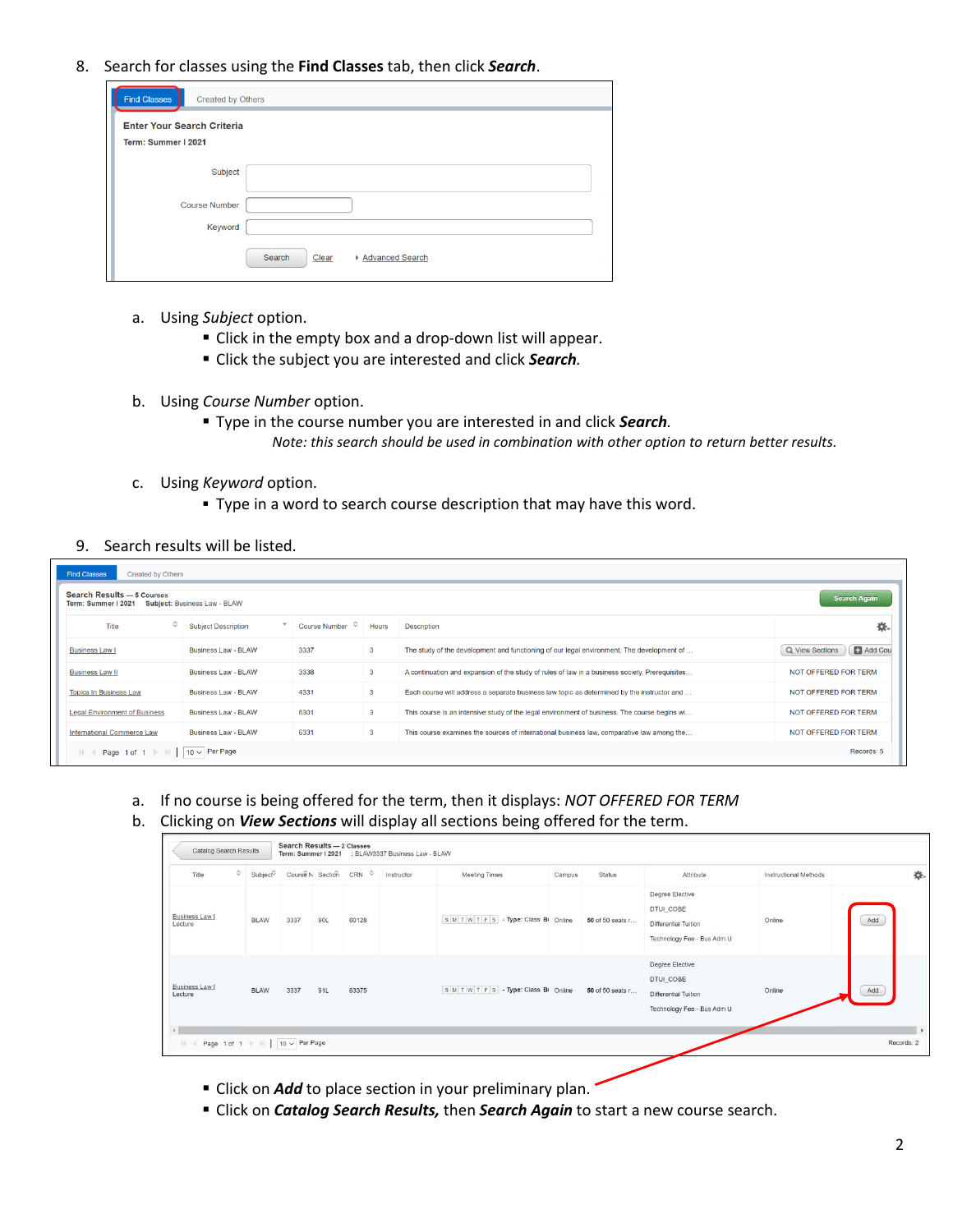- c. Clicking on *Add Course* will place a course in a preliminary plan to serve as a guide to the student to consider registering for this course(s) in the upcoming term. Should the department offer classes for the term, then the student can search a specific section when registration opens.
	- **EXTENCH COULD COURSE COULD FOR** *Click* on *Add Course* to place course in your preliminary plan.
	- **EXTENDED IN** *Search Again* to search for new sections to add to preliminary plan.
- d. Adding the classes to preliminary plan will require to take an *Action* and to save your plan.

| Schedule           |                                  | <b>E</b> Schedule Details          |                |                             |                 |        | □ Summer I 2021Untitled Plan + |                          |                               |             |  |          |                   |       |         |                       |                  |
|--------------------|----------------------------------|------------------------------------|----------------|-----------------------------|-----------------|--------|--------------------------------|--------------------------|-------------------------------|-------------|--|----------|-------------------|-------|---------|-----------------------|------------------|
|                    | Class Schedule for Summer I 2021 |                                    |                |                             |                 |        |                                |                          |                               | Details     |  | Hour CRN | Schedule Typ Note |       | Status  | Action                |                  |
|                    | <b>Sunday</b>                    | <b>Monday</b>                      | <b>Tuesday</b> | Wednesday                   | <b>Thursday</b> | Friday | <b>Saturday</b>                |                          |                               |             |  |          |                   |       |         |                       |                  |
|                    |                                  |                                    |                |                             |                 |        |                                | $\blacktriangle$         | Spanish in the Unite          | SPAN 2321 3 |  |          |                   | €     | Pending | $Add \times$          |                  |
| 9am                |                                  |                                    |                |                             |                 |        |                                |                          |                               |             |  |          |                   |       |         |                       |                  |
|                    |                                  | <b>TAPAPAPAPAPAPAP</b><br>SPAN2320 |                | ---------------<br>SPAN2320 |                 |        |                                |                          | Latino Culture & Civ          | SPAN 232 3  |  | 63458    | Lecture           | €J    | Pending | $Add \nightharpoonup$ |                  |
| 10am               |                                  |                                    |                |                             |                 |        |                                |                          |                               |             |  |          |                   |       |         |                       |                  |
|                    |                                  |                                    |                |                             |                 |        |                                |                          | <b>Business Law I</b>         | BLAW 333 3  |  | 60128    | Lecture           | $\pm$ | Pending | $Add \vee$            |                  |
|                    |                                  | , les des des des des des des      |                |                             |                 |        |                                |                          | $\mathbb{F}$ +                |             |  |          |                   |       |         |                       |                  |
| 11am               |                                  |                                    |                |                             |                 |        |                                |                          |                               |             |  |          |                   |       |         |                       |                  |
|                    |                                  |                                    |                |                             |                 |        |                                |                          |                               |             |  |          |                   |       |         |                       |                  |
| 12pm               |                                  |                                    |                |                             |                 |        |                                |                          |                               |             |  |          |                   |       |         |                       |                  |
|                    |                                  |                                    |                |                             |                 |        |                                |                          |                               |             |  |          |                   |       |         |                       |                  |
| 1nm                |                                  |                                    |                |                             |                 |        |                                | $\overline{\phantom{0}}$ | <b>Total Planned Hours: 0</b> |             |  |          |                   |       |         |                       |                  |
|                    |                                  |                                    |                |                             |                 |        |                                |                          |                               |             |  |          |                   |       |         |                       |                  |
| Panels $\triangle$ |                                  |                                    |                |                             |                 |        |                                |                          |                               |             |  |          |                   |       |         |                       | <b>Save Plan</b> |
|                    |                                  |                                    |                |                             |                 |        |                                |                          |                               |             |  |          |                   |       |         |                       |                  |

- Make sure the Action is set to Add.
- **E** Click on **Save Plan** to get prompt to Name Your Plan.
- **Enter plan name and click Save.**



Student has saved a plan to use in an upcoming registration term. This will assist student in registering faster and provide a guide when registration opens, and it is the student's turn to register.

|                    |                                       |                       |                |           |                 |        |                 | $\sim$ $\sim$ $\sim$     |  |                                  |            |  |          |                   |    |         |  |                              |                       |
|--------------------|---------------------------------------|-----------------------|----------------|-----------|-----------------|--------|-----------------|--------------------------|--|----------------------------------|------------|--|----------|-------------------|----|---------|--|------------------------------|-----------------------|
|                    | Schedule<br><b>I</b> Schedule Details |                       |                |           |                 |        |                 |                          |  | 自 My Perfect S1 Schedule +       |            |  |          |                   |    |         |  | Preferred                    |                       |
|                    | Class Schedule for Summer I 2021      |                       |                |           |                 |        |                 |                          |  | Title                            | Details    |  | Hour CRN | Schedule Typ Note |    | Status  |  | Action                       |                       |
|                    | <b>Sunday</b>                         | <b>Monday</b>         | <b>Tuesday</b> | Wednesday | <b>Thursday</b> | Friday | <b>Saturday</b> |                          |  |                                  |            |  |          |                   |    |         |  |                              |                       |
|                    |                                       |                       |                |           |                 |        |                 |                          |  | Business Law I                   | BLAW 333 3 |  | 60128    | Lecture           | €J | Planned |  | None $\sqrt{v}$              |                       |
| 9am                |                                       | SPAN2320<br>(Planned) |                | SPAN2320  |                 |        |                 |                          |  | Latino Culture & Civ SPAN 232 3  |            |  | 63458    | Lecture           | Đ  | Planned |  | None $\sqrt{v}$              |                       |
| 10am               |                                       |                       |                |           |                 |        |                 |                          |  | Spanish in the Unite SPAN 2321 3 |            |  |          |                   | Đ  | Planned |  | None $\overline{\mathbf{v}}$ |                       |
| 11am               |                                       |                       |                |           |                 |        |                 |                          |  | $\mathbf{P}$ and $\mathbf{P}$    |            |  |          |                   |    |         |  |                              | $\blacktriangleright$ |
| 12pm               |                                       |                       |                |           |                 |        |                 |                          |  |                                  |            |  |          |                   |    |         |  |                              |                       |
|                    |                                       |                       |                |           |                 |        |                 |                          |  | <b>Total Planned Hours: 9</b>    |            |  |          |                   |    |         |  |                              |                       |
| 1nm                |                                       |                       |                |           |                 |        |                 | $\overline{\phantom{0}}$ |  |                                  |            |  |          |                   |    |         |  |                              |                       |
| Panels $\triangle$ |                                       |                       |                |           |                 |        |                 |                          |  |                                  |            |  |          |                   |    |         |  | <b>Save Plan</b>             |                       |

*Note: After saving the status changes from pending to Planned and the class is now a solid color in the Schedule box. Also, saving this plan does not mean that you are now enrolled for the classes.*

Confirmation of plan saved is noted in the top right corner.